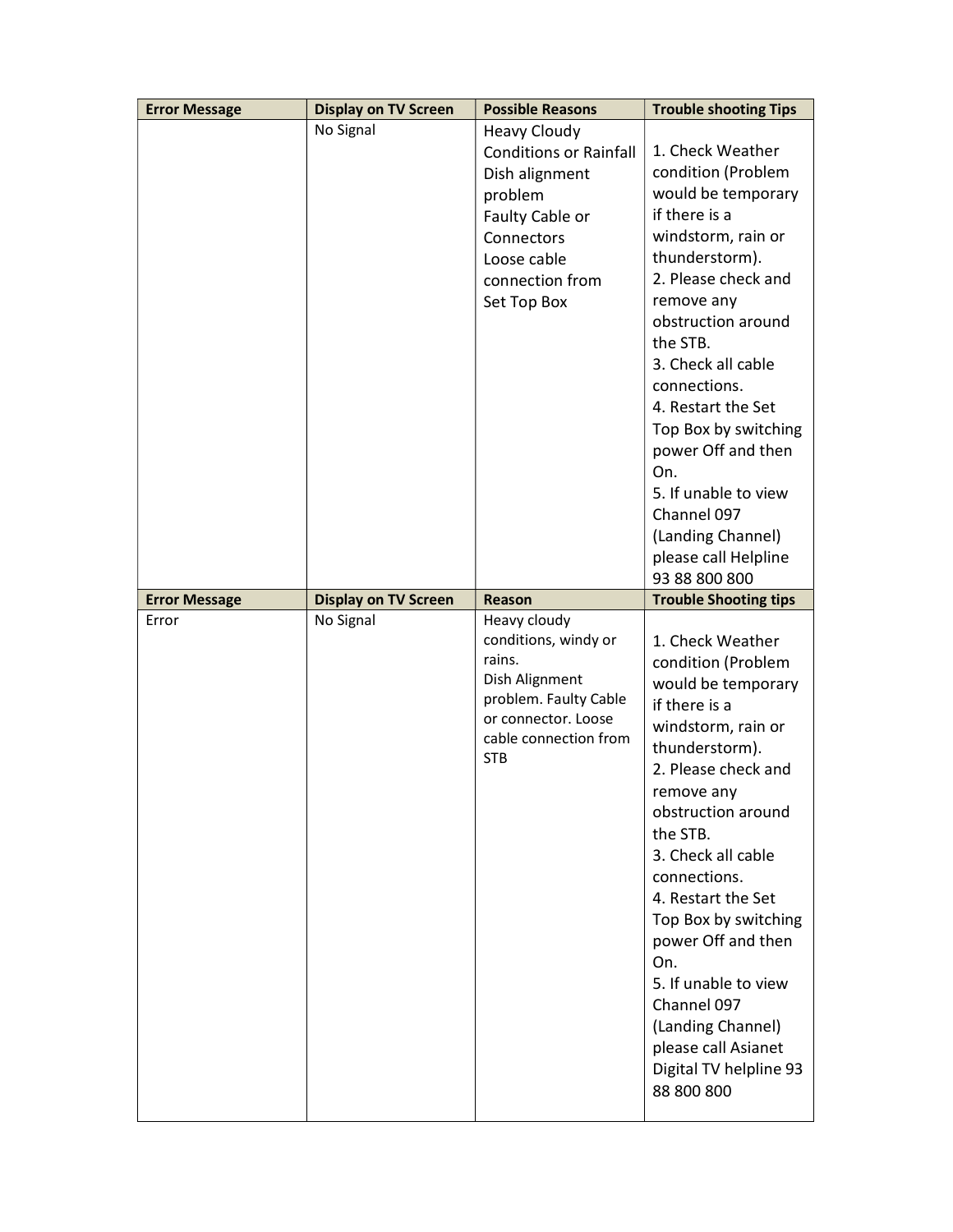| <b>Error Message</b> | <b>Error on TV screen</b> | Reason | <b>Trouble shooting tips</b>                                 |
|----------------------|---------------------------|--------|--------------------------------------------------------------|
| Error                | No Sound/Video OK         |        | Check Audio<br>connection. Check TV<br>audio / Mute control. |
|                      | No Video / Sound Ok       |        | Check Video<br>connection/TV                                 |

| <b>Error Message</b> | <b>Error on TV screen</b>                                                | <b>Reason</b>                                                                        | <b>Trouble shooting tips</b>                                                                                                                                                                                                  |
|----------------------|--------------------------------------------------------------------------|--------------------------------------------------------------------------------------|-------------------------------------------------------------------------------------------------------------------------------------------------------------------------------------------------------------------------------|
| Error                | Initializing-<br>Checking, Frequency                                     |                                                                                      | Check Input Cable is<br>plugged into STB. If not,<br>pls call helpline at 93 88<br>800 800                                                                                                                                    |
| <b>Error</b>         | Error message on<br><b>Screen</b>                                        | <b>Reason</b>                                                                        | <b>Trouble shooting tip</b>                                                                                                                                                                                                   |
| Error                | Not Authorized. This<br>channel is not<br>subscribed by you (<br>Error:) | Your current<br>subscription<br>does not include<br>this channel.                    | To add desired channel,<br>top-up and recharge suit<br>ably with adequate<br>amounts through<br>online,<br>www.myasianet.in<br>Contact nearest<br>Asianet office<br>Or Franchisee.<br>Or contact helpline<br>At 93 88 800 800 |
| <b>Error</b>         | Error message on<br><b>TV screen</b>                                     | <b>Reason</b>                                                                        | <b>Trouble shooting</b>                                                                                                                                                                                                       |
|                      | Account is<br>suspended due to<br>low balance                            | When the<br>Subscriber<br>account has<br>become<br>negative due to<br>not recharging | Please recharge your<br><b>Asianet Digital TV</b><br>subscriber account. Keep<br>the STB switched ON for<br>atleast 20 minutes or so<br>after recharge. Pls call 93<br>88 800 800 for further<br>assistance.                  |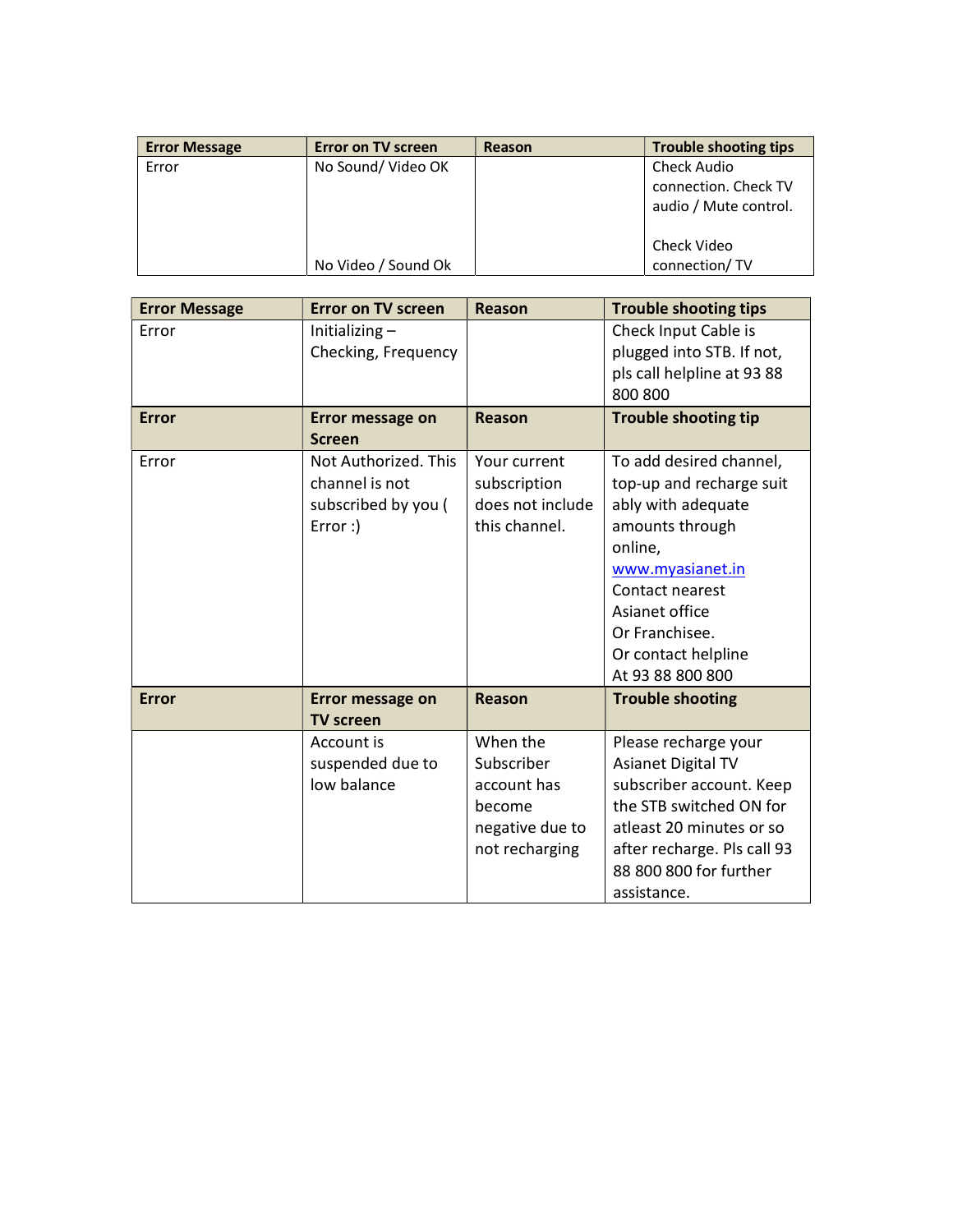## Troubleshooting tips

Read these troubleshooting tips in case you have a problem using your equipment. Do check the following before you call us. It is easier than you think.

| Problem                                                                                            | <b>Possible Cause</b>                                                                                                                                                                                                                                                                                                                               | Action                                                                                                                                                                                   |
|----------------------------------------------------------------------------------------------------|-----------------------------------------------------------------------------------------------------------------------------------------------------------------------------------------------------------------------------------------------------------------------------------------------------------------------------------------------------|------------------------------------------------------------------------------------------------------------------------------------------------------------------------------------------|
| No picture, No Sound and no<br>front<br>panel display                                              | Set-Top box is not plugged<br>into the mains or is not<br>switched on.                                                                                                                                                                                                                                                                              | Check mains connections. Press<br>to ON/OFF button on the front of<br>the STB.                                                                                                           |
| No Picture, No Sound but<br>the front panel<br>shows the display.                                  | The receiver is on Standby.                                                                                                                                                                                                                                                                                                                         | Press on the power<br>button stb on the Remote<br>control to bring the Set-Top box<br>out of standby.                                                                                    |
| No Picture, No Sound but<br>the indication on<br>the front panel of the Set-<br>Top box is correct | 1. You are watching TV<br>through your<br>cable operator, Aerial<br>connection or VCD,<br>DVD player.<br>2. The AV connection are<br>wrong.<br>3. The connections are<br>right, but the TV is not<br>connected up to external<br>AV source<br>[AV1, AV2 or DVD]<br>4. The cable connections<br>are may be faulty<br>[damaged, broken] or<br>missing | 1. Press the AV button on your<br>remote.<br>2. Check the AV connection in<br>the STB.<br>3. Check the TV's AV<br>connection.<br>4. Check all your connection<br>and consult or call us. |
| Irregular or bad reception                                                                         | Problem with cable<br>connections.<br>[damaged, broken<br>connection or wires]                                                                                                                                                                                                                                                                      | 1. Check all the connections<br>and cables.<br>2. Contact customer service.                                                                                                              |
| A blank screen comes<br>when you choose<br>some services.                                          | You are watching a<br>encrypted service<br>or program                                                                                                                                                                                                                                                                                               | 1. Choose another service or<br>program<br>2. Contact customer service                                                                                                                   |